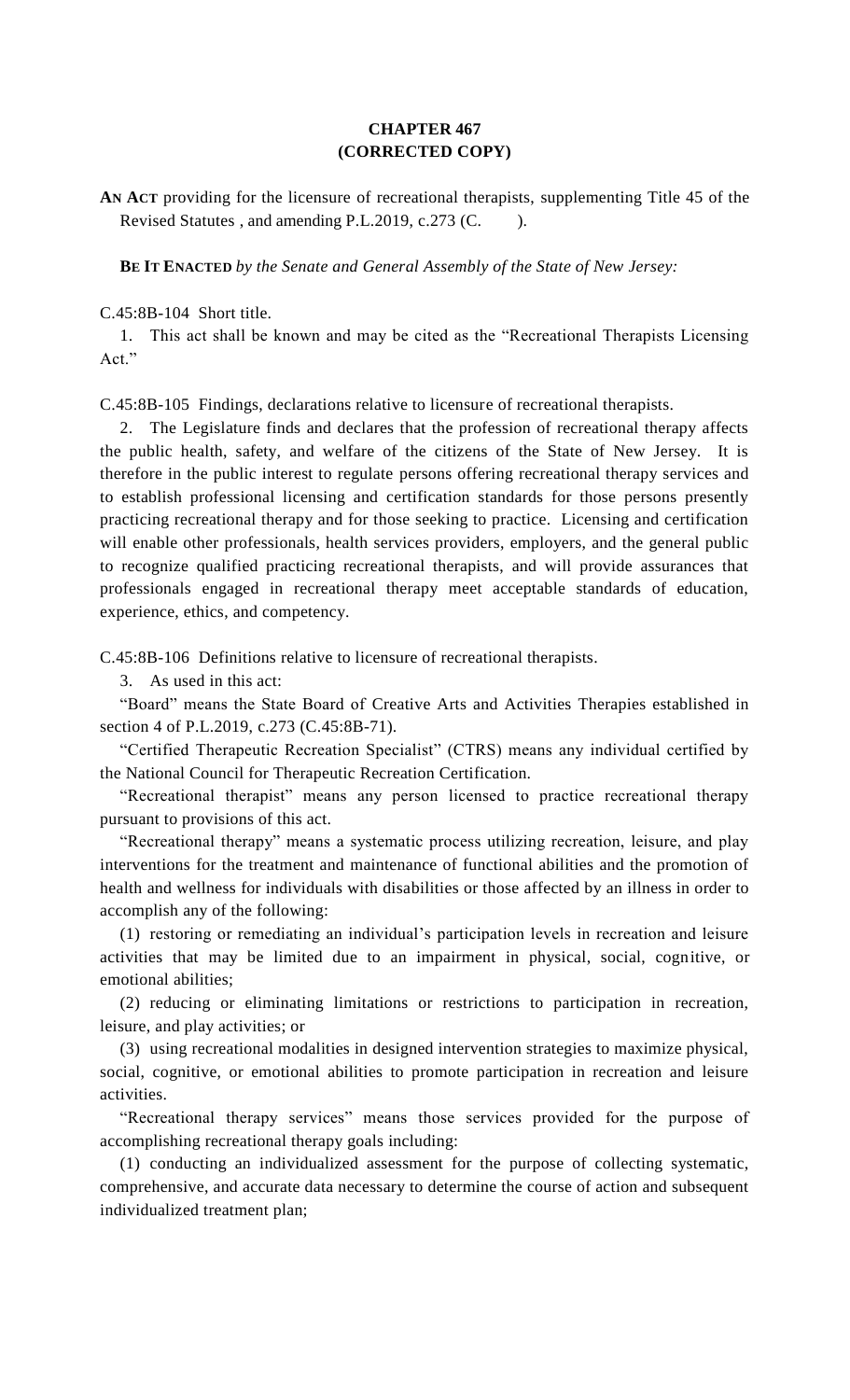$\mathcal{D}_{\mathcal{L}}$ 

(2) planning and developing an individualized recreational therapy treatment plan that identifies an individual's goals, objectives, and potential treatment intervention strategies for play, recreation, leisure, and related community activities;

(3) implementing an individualized recreational therapy treatment plan that is consistent with the overall treatment plan;

(4) systematically evaluating and comparing the individual's response to the individualized recreational therapy treatment plan and making modifications as appropriate;

(5) developing a discharge plan in collaboration with the individual and the individual's family, treatment team, and other identified support networks where appropriate;

(6) identifying and training in the use of adaptive play, recreation, and leisure equipment;

(7) identifying, providing, and educating individuals to use play, recreation, leisure, and community resources that support a healthy, active, and engaged life;

(8) providing leisure education and counseling to address issues that hinder health and engagement in play, recreation, leisure, and related community activities;

(9) providing community integration, reintegration, inclusion, and transitioning services to maximize health and participation in play, recreation, leisure, and related community activities;

(10) addressing functional skill recovery, development, or maintenance related to health and participation in play, recreation, leisure, and community activities and utilizing play, recreation, and leisure activities as modalities to advance health and functioning;

(11) assisting individuals in constructing a healthy leisure lifestyle that supports continued recovery, health promotion, and quality of life;

(12) providing play, recreation, and leisure opportunities for individuals with illness, disability, or challenges for therapeutic purposes; or

(13) consulting with groups, programs, organizations, or communities to improve physical, social, and programmatic accessibility in recreational and leisure activities.

"Related community activities" means those activities necessary for individuals to participate in recreation and leisure at home and in the community.

C.45:8B-107 Duties of State Board of Creative Arts and Activities Therapies.

4. The State Board of Creative Arts and Activities Therapies shall:

a. evaluate the qualifications and make a determination of the eligibility for licensure of all applicants under this act, attesting to the applicant's professional qualification to practice as a licensed recreational therapist;

b. issue and renew licenses for recreational therapists pursuant to the provisions of this act;

c. investigate allegations of and conduct hearings regarding misconduct or violations of provisions of this act;

d. suspend, revoke, or fail to renew the license of a recreational therapist pursuant to P.L.1978, c.73 (C.45:1-14 et seq.);

e. maintain a list of the names and addresses of all licensed recreational therapists who are licensed under this act;

f. establish standards for the continuing education of licensed recreational therapists;

g. prescribe or change the fees for licensures, renewals, and other services performed pursuant to P.L.1974, c.46 (C.45:1-3.1 et seq.); and

h. promulgate rules and regulations to carry out matters concerning any provisions of this act, in conformance with the "Administrative Procedure Act," P.L.1968, c.410 (C.52:14B-1 et seq.).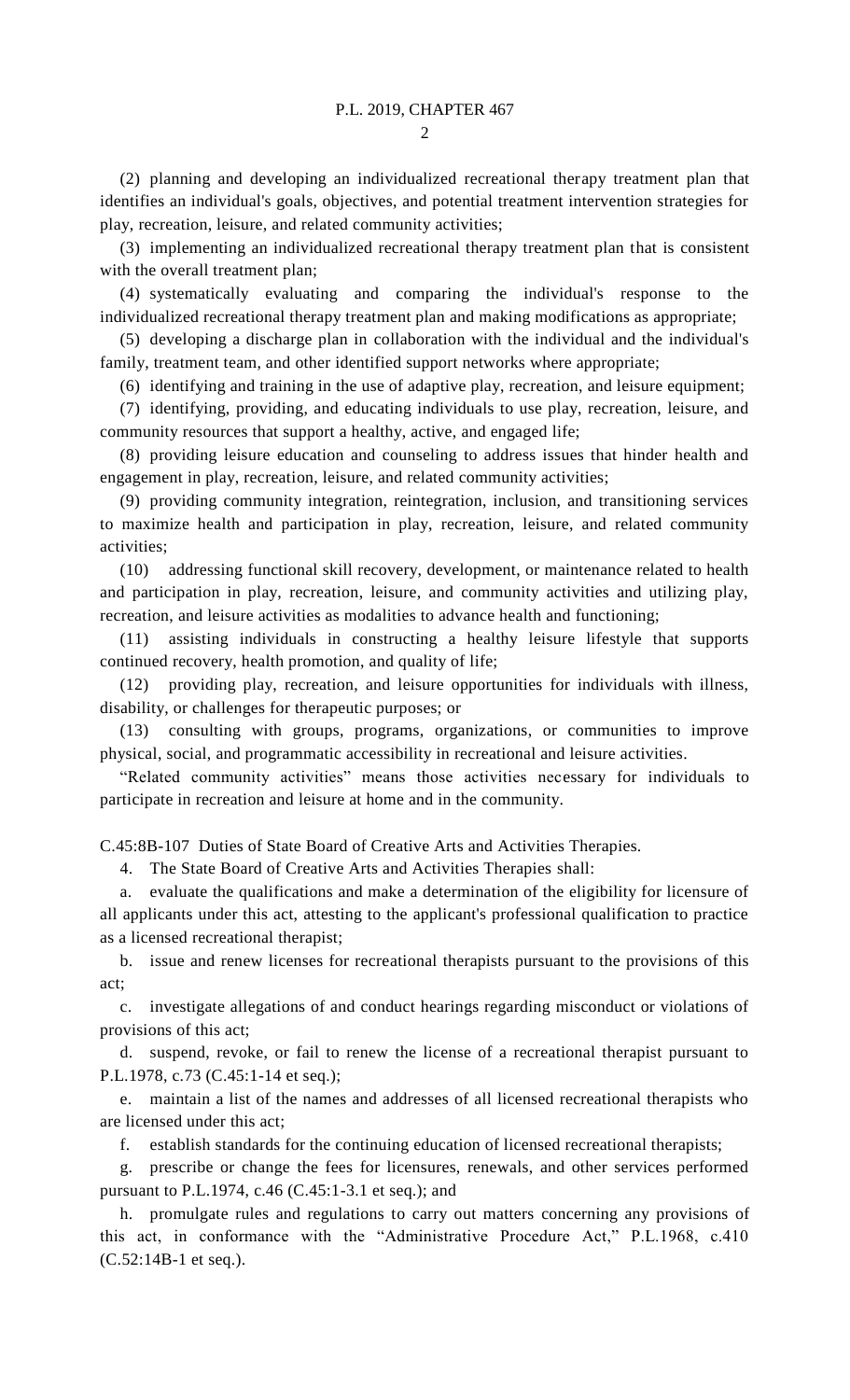C.45:8B-108 Licensure required to practice.

5. a. No person shall practice or indicate an ability to practice recreational therapy, whether or not compensation is received or expected; make any representation as a recreational therapist; use the term "recreational therapist," "licensed recreational therapist," the initials "CTRS," "CTRS/L," or other similar terms or abbreviations; or provide recreational therapy services unless the person holds a valid license to practice in this State.

b. Only an individual may be licensed to practice recreational therapy within the State. No firm, partnership, association or corporation may advertise or otherwise offer to provide or convey the impression that it is providing recreational therapy services unless an individual holding a current valid license pursuant to the provisions of this act shall be rendering the recreational therapy services.

C.45:8B-109 Construction of act.

6. Nothing in this act shall be construed to apply to:

a. the activities and services of qualified members of other professions licensed by the State, when acting within the scope of their profession and doing work of a nature consistent with their training, provided they do not hold themselves out to the public as possessing a license issued pursuant to this act or represent themselves by any professional designation protected by this act;

b. any person enrolled in a course of study leading to a degree or certificate in therapeutic recreation who is performing recreational therapy services incidental to the person's course work when supervised by a licensed professional, if the person is designated by a title which clearly indicates his or her status as a student;

c. any therapeutic recreation assistant providing therapeutic recreation services under the direct supervision of a licensed therapeutic recreation specialist. Such an individual would not be permitted to conduct assessments and/or develop treatment plans; or

d. any individual providing recreational or activity programs to a person with disabilities as a normal part of the leisure lifestyle of the person with disabilities.

C.45:8B-110 Eligibility for licensure.

- 7. To be eligible for licensure as a recreational therapist, an applicant shall:
- a. be at least 18 years of age;
- b. be of good moral character;

c. submit to the board evidence of having successfully completed a bachelor level program or higher in recreational therapy or therapeutic recreation, or a bachelor level program or higher in a related field which includes courses pertaining to recreational therapy or therapeutic recreation as required for certification by the National Council for Therapeutic Recreation Certification; and

d. submit to the board evidence of having successfully completed all certification requirements for, and maintained certification as, a certified therapeutic recreational specialist by the National Council for Therapeutic Recreation Certification.

## C.45:8B-111 Issuance of license.

8. a. The board shall issue a license to any applicant who, in the opinion of the board, has satisfactorily met all the requirements of this act.

b. All licenses shall be issued for a two-year period upon the payment of the prescribed licensure fee and the submission of a written application, and shall be renewed upon filing a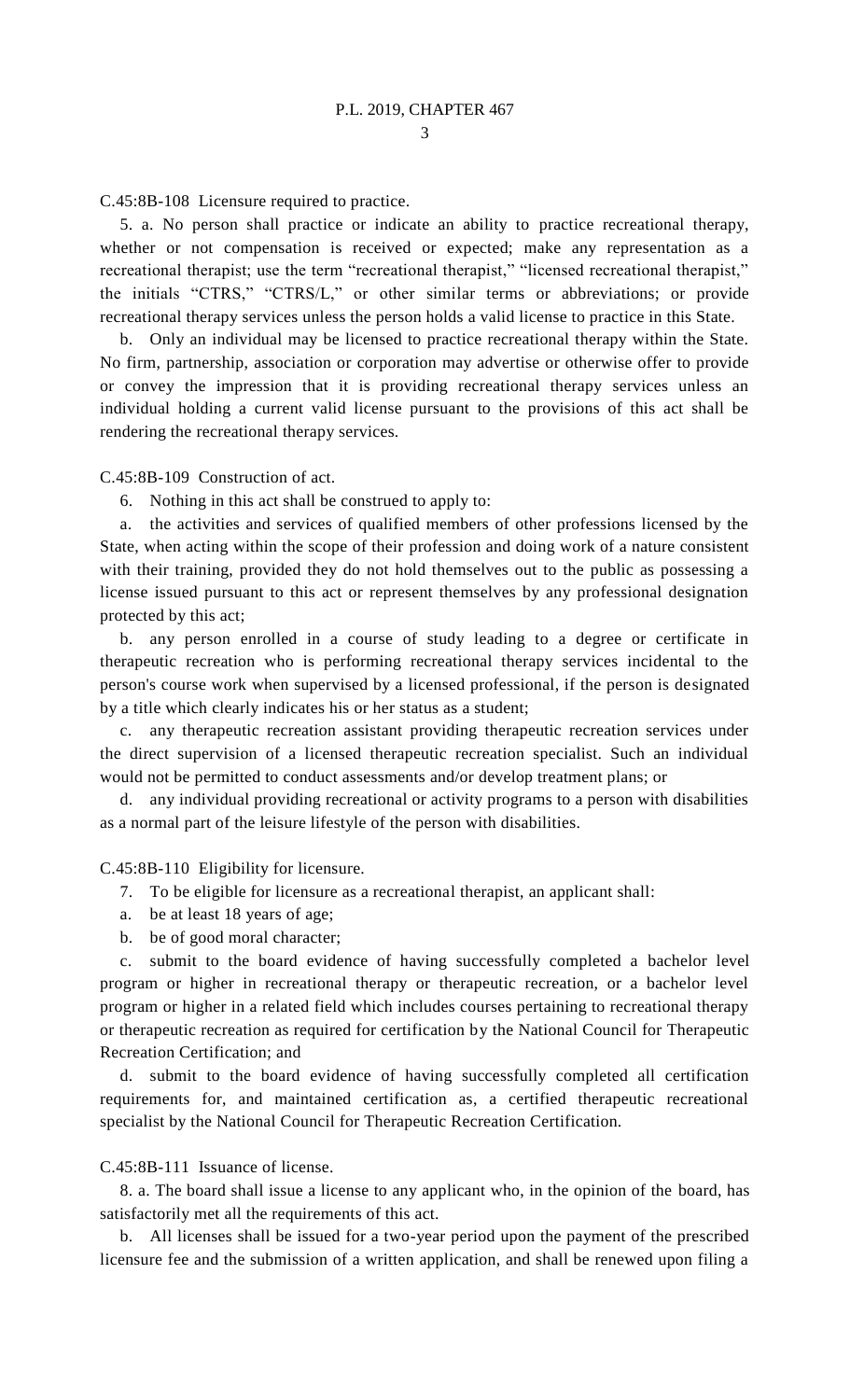renewal application, payment of a renewal fee, and presentation of satisfactory evidence to the board of certification as a certified therapeutic recreational specialist by the National Council for Therapeutic Recreation Certification.

C.45:8B-112 Granting of license to out-of-State practitioner.

9. Upon payment to the board of a prescribed fee and the submission of a written application, the board may grant a license to any person who is licensed by a governmental agency located in another state if the requirements of that licensure are substantially equivalent to the requirements of this act, as determined by the board.

C.45:8B-113 Client confidentiality.

10. A recreational therapist licensed pursuant to the provisions of this act shall not disclose any confidential information that the therapist may have acquired while performing recreational therapy services for a client unless in accordance with the federal health privacy rules set forth at 45 CFR Parts 160 and 164.

11. Section 4 of P.L.2019, c.273 (C.45:8B-71) is amended to read as follows:

C.45:8B-71 State Board of Creative Arts and Activities Therapies.

There is created within the Division of Consumer Affairs in the Department of Law and Public Safety, the State Board of Creative Arts and Activities Therapies. The board shall consist of thirteen members who are residents of the State. Except for the members first appointed: ten of the members shall be therapists who are licensed in creative arts therapies or activities therapies, including but not limited to two members licensed in art therapy, two members licensed in dance/movement therapy, two members licensed in drama therapy, two members licensed in recreational therapy, and two members licensed in music therapy under the provisions of the "Art Therapist Licensing Act," P.L.2015, c.199 (C.45:8B-51 et seq.), the "Creative Arts Therapies Licensing Act," P.L.2019, c.273 (C.45:8B-68 et seq.), the "Recreational Therapists Licensing Act," P.L.2019, c.467 (C.45:8B-104 et al.), or the "Music Therapist Licensing Act," P.L.2019, c.471 (C.45:8B-90.1 et seq.), as applicable, and shall have been actively engaged in the practice of a creative arts therapy or activities therapy for at least five years immediately preceding their appointment. The remaining members shall be public members. The members first appointed shall include: two members licensed in art therapy, two members who practice dance/movement therapy, two members who practice drama therapy, two members who practice recreational therapy, and two members who practice music therapy.

The Governor shall appoint the members with the advice and consent of the Senate. Each member shall be appointed for a term of three years, except that of the members first appointed, five shall serve for a term of three years, five shall serve for a term of two years and three shall serve for a term of one year. Each member shall hold office until his successor has been qualified and appointed. Any vacancy in the membership of the board shall be filled for the unexpired term in the manner provided for in the original appointment. No member of the board may serve more than two successive terms in addition to any unexpired term to which the member has been appointed.

12. Section 3 of P.L.2019, c.273 (C.45:8B-70) is amended to read as follows:

C.45:8B-70 Definitions relative to creative arts and activities therapy professions.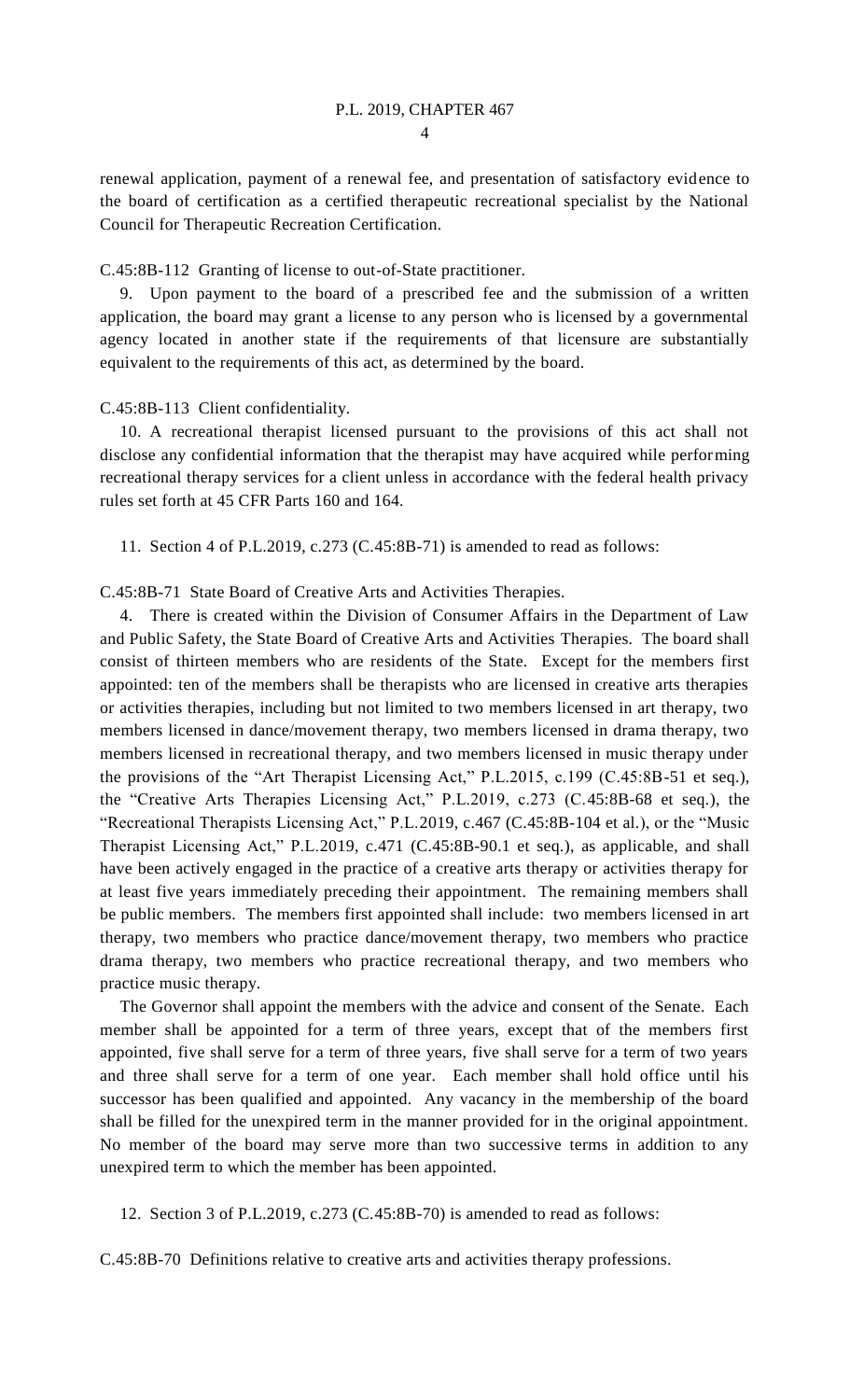3. As used in this act:

"Board" means the State Board of Creative Arts and Activities Therapies.

"Board Certified Dance/Movement Therapist" means a person who practices dance movement therapy and is certified by the Dance/Movement Therapy Certification Board.

"Creative arts therapist" means any person licensed to practice a creative arts therapy pursuant to the provisions of this act.

"Creative arts therapy" means the integrated use of psychotherapeutic principles with art media, the creative process, creative expression, or creative movement to assist individuals, families or groups in:

(1) increasing awareness of self and others;

- (2) coping with symptoms, stress, and traumatic experiences;
- (3) enhancing cognitive abilities;

(4) identifying and assessing clients' needs in order to implement therapeutic intervention to meet developmental, behavioral, mental, and emotional needs; and

(5) other related psychotherapeutic remedies.

"Dance/movement therapist" means any person licensed to practice dance/movement therapy pursuant to the provisions of this act.

"Dance/movement therapy" means the integrated use of dance/movement and psychotherapeutic principles in a creative process which furthers the emotional, physical, cognitive, and social integration of the individual by utilizing, as a behavioral health discipline, the application of fundamental mental health, psychological, developmental and mind/body principles in order to: (1) facilitate human development and adjustment throughout the lifespan; (2) identify and assess clients with mental, emotional, or behavioral disorders that interfere with mental health or adequate functioning in order to implement therapeutic intervention to meet developmental, behavioral, mental and emotional needs; (3) conduct assessment for the purposes of evaluation and establishing treatment goals and objectives; and (4) plan, implement and evaluate treatment interventions designed to meet developmental, behavioral, mental and emotional needs for individuals or groups.

"Drama therapist" means any person licensed to practice drama therapy pursuant to the provisions of this act.

"Drama therapy" means the integrated use of psychotherapeutic principles, theater and creative processes to further the emotional, physical, cognitive, and social well-being of the individual. As a behavioral health discipline, the application of fundamental mental health, psychological, developmental, and mind/body principles are synthesized in an experiential process in order to: (1) facilitate human development and adjustment throughout the lifespan; (2) identify and assess clients with mental, emotional or behavioral disorders that interfere with mental health or adequate functioning in order to implement therapeutic intervention to meet developmental, behavioral, mental and emotional needs; (3) conduct assessment for the purposes of evaluation and establishing treatment goals and objectives; and (4) plan, implement and evaluate treatment interventions designed to meet developmental, behavioral, mental, and emotional needs for individuals or groups.

"Drama Therapy Board Certified Trainer" means a person who has been practicing drama therapy for a minimum of five years and is certified by the North American Drama Therapy Association.

"Licensed associate art therapist" means an individual who holds a current, valid license issued pursuant to section 11 of P.L.2015, c.199 (C.45:8B-61).

"Licensed associate dance/movement therapist" means an individual who holds a current, valid license issued pursuant to section 13 of this act.